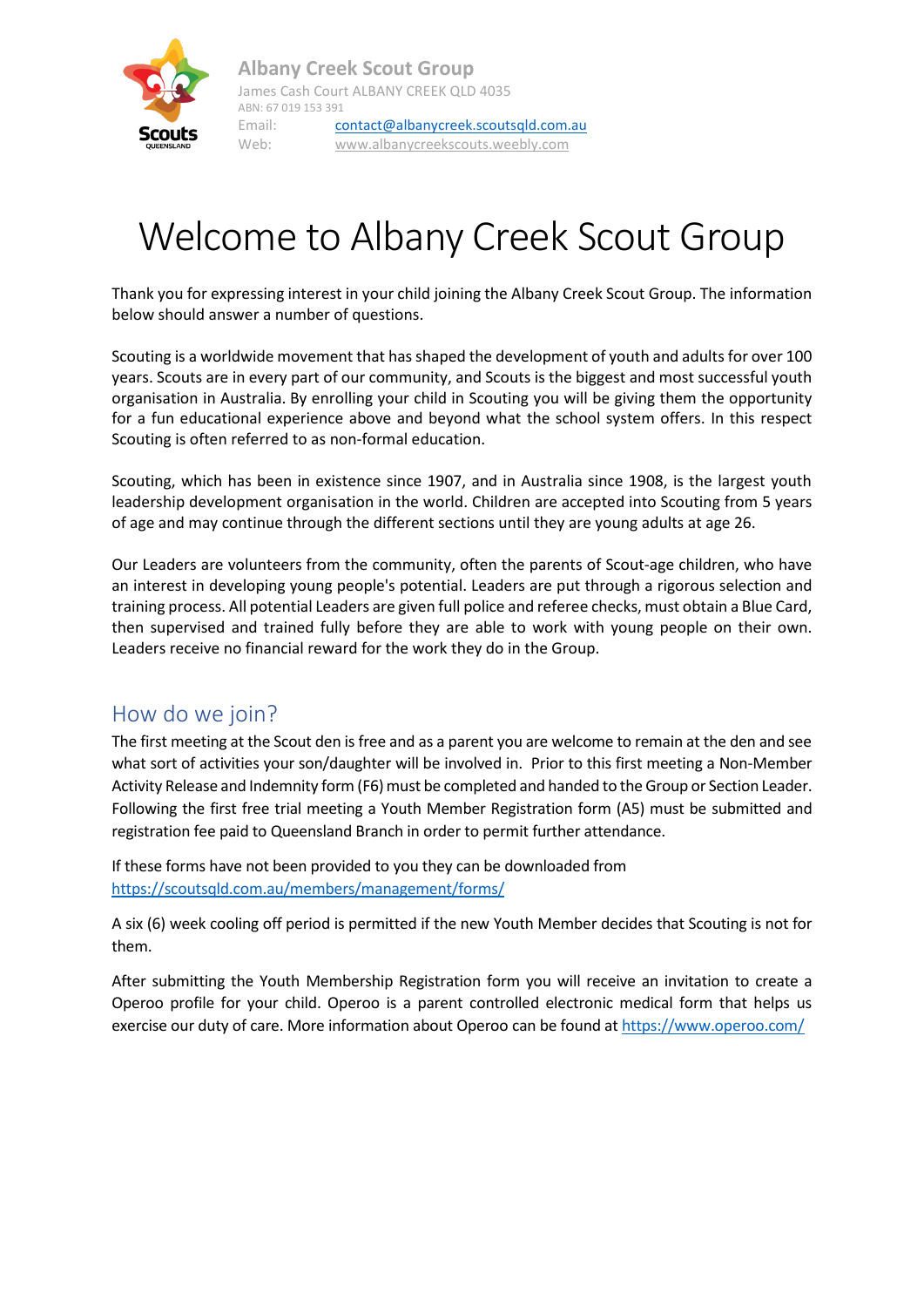

## Cost

There are several components to the cost of Scouting.

#### Scouts Queensland Membership

Upon joining a registration fee is payable directly to Scouts Queensland. Details of how to make payment are included in the Youth Member Registration Form. This fee, shown below, is based on the month in which your child joins Scouting.

| Apr                                                                                         | May I | Jun | Jul   Aug   Sep | Oct | Nov | Dec Jan Feb Mar |  |
|---------------------------------------------------------------------------------------------|-------|-----|-----------------|-----|-----|-----------------|--|
| \$163   \$150   \$137   \$124   \$111   \$98   \$163   \$150   \$137   \$124   \$111   \$98 |       |     |                 |     |     |                 |  |

#### Albany Creek Scout Group Fee

To assist the Group in meeting its running costs, including reregistration of your child with Scouts Queensland each 6 months, there is also a fee of **\$111.50 per term**. Our Treasurer will send you an invoice for this fee each term.

#### Section activities

Each section runs several activities throughout the year which may vary from a day or evening outing, a weekend sleepover or camp, through to a major State or National Event. There are even opportunities for older members (usually 14yo+) to attend International Scouting Events. Costs of these activities will be advised well in advance of them occurring.

### Communication

As a member of the Albany Creek Scout Group you will receive email and social media communications from your child's section Section providing details of programmed activities, events and things that you need to know regarding your child's scouting journey. You will also receive email and social media communication from the Group Leader and Group Support Committee with regard to Group activities, support committee meetings and opportunities for you to be involved in your Scout's development and fun.

#### **Please check your email regularly and respond as required.**

The most important form of communication is personal contact. Please remember that our leaders and committee members are here to help and support the Group in providing Scouting to our Youth Members and as such we all share a common objective. Please talk to us!

Also check out our website <http://albanycreekscouts.weebly.com/> and Facebook page <https://www.facebook.com/Albanycreekscouts/>

## Group Support Committee

The Group Support Committee is made up of parents and other concerned parties and is the driving force that enables our Leaders to concentrate on providing fantastic programs to our Youth Members.

The Group Support Committee meets at least twice a term and is responsible to the Group Leader for advertising, member recruitment, fundraising and the provision of materials, equipment, venue and funds that enable us to provide the Scout program.